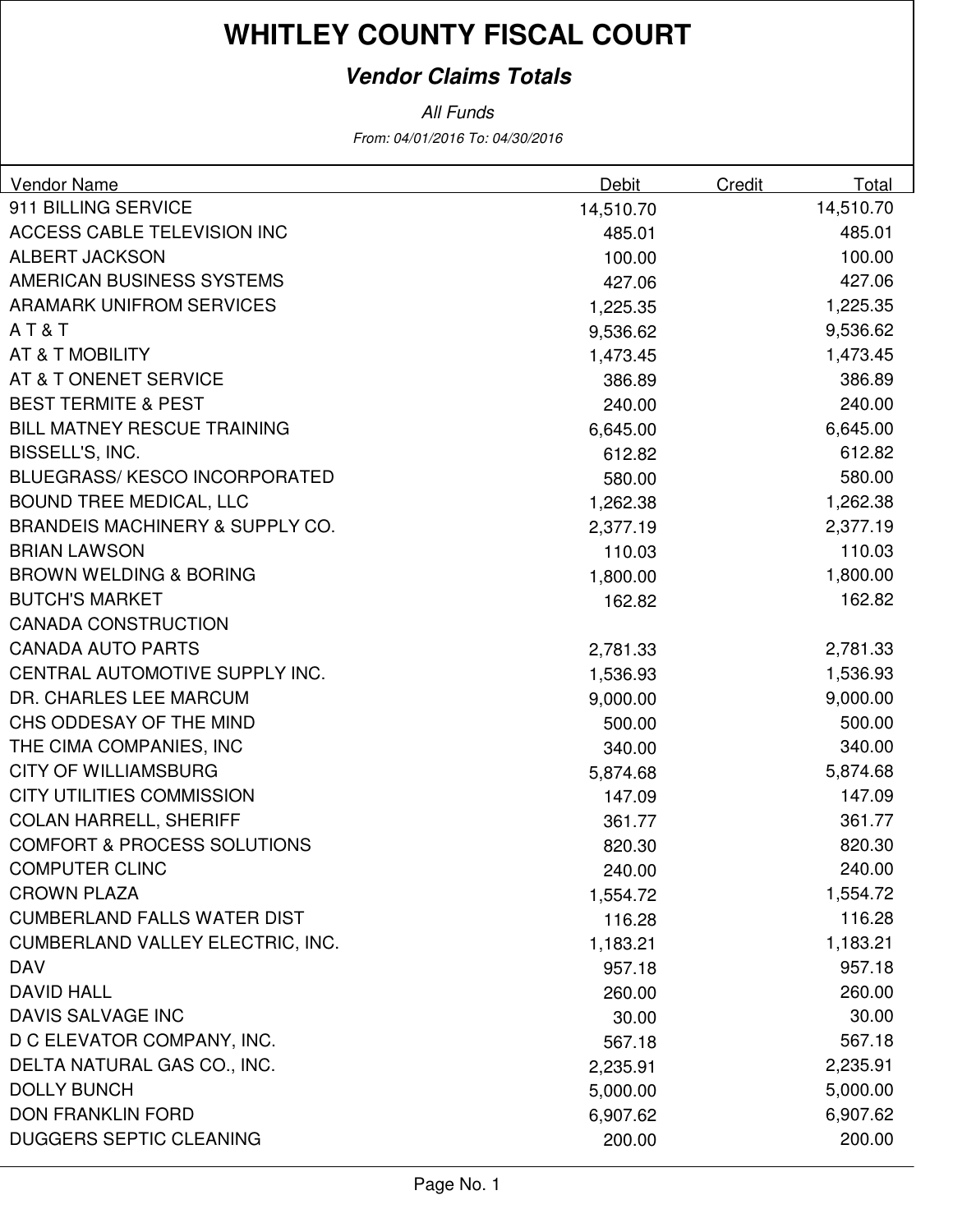### **Vendor Claims Totals**

All Funds

From: 04/01/2016 To: 04/30/2016

| Vendor Name                            | Debit     | Credit | Total     |
|----------------------------------------|-----------|--------|-----------|
| <b>ELLIS SANITATION</b>                |           |        |           |
| ELLISON'S SANITARY SUPPLY CO., INC.    | 537.68    |        | 537.68    |
| EMCON HOME GUARD, INC.                 | 740.00    |        | 740.00    |
| ENVIRONMENTAL WASTE SYSTEMS, LLC       | 350.00    |        | 350.00    |
| <b>EVELYN McCULLAH</b>                 | 236.09    |        | 236.09    |
| EVERBANK COMMERICAL FINANCE INC        | 350.15    |        | 350.15    |
| <b>EZ COUNTRY</b>                      | 425.00    |        | 425.00    |
| <b>FAHE CONSULTING</b>                 | 20,250.00 |        | 20,250.00 |
| <b>FAULKNER AND TAYLOR</b>             | 111.96    |        | 111.96    |
| FIRST RESPONSE OF THE BLUEGRASS        | 370.00    |        | 370.00    |
| <b>FLEETONE</b>                        | 6,183.67  |        | 6,183.67  |
| G & C SUPPLY CO. INC.                  | 682.42    |        | 682.42    |
| G & E DRIVE-IN                         | 255.00    |        | 255.00    |
| <b>GMP EMPLOYERS RETIREE TRUST</b>     | 51.95     |        | 51.95     |
| <b>GREENLAND BAPTIST CHURCH</b>        | 500.00    |        | 500.00    |
| G & S TIRE INC.                        | 53.50     |        | 53.50     |
| <b>GUARDIAN INSURANCE</b>              | 1,754.17  |        | 1,754.17  |
| <b>HARDEE'S</b>                        | 272.21    |        | 272.21    |
| <b>HAZARD FIRE &amp; SAFETY CO LLC</b> | 1,477.25  |        | 1,477.25  |
| HINKLE CONTRACTING COMPANY LLC         | 19,465.12 |        | 19,465.12 |
| <b>HOBART CORP</b>                     | 636.60    |        | 636.60    |
| <b>HOLSTON GASES</b>                   | 2,958.50  |        | 2,958.50  |
| <b>HOMETOWN IGA #57</b>                | 180.74    |        | 180.74    |
| <b>J &amp; D EQUIPMENT REPAIRS</b>     | 3,956.98  |        | 3,956.98  |
| <b>JAMES JONES EXCAVATING</b>          | 2,542.65  |        | 2,542.65  |
| JEFFREY L. GRAY                        | 37.00     |        | 37.00     |
| <b>JEFF PRICE</b>                      | 100.00    |        | 100.00    |
| <b>JELLICO COMMUNITY HOSPITAL</b>      | 50.00     |        | 50.00     |
| JOHNNY WHEELS OF WILLIAMSBURG, INC     | 492.10    |        | 492.10    |
| K A C O ALL LINES FUND                 | 44,185.89 |        | 44,185.89 |
| <b>KACO LEASING TRUST</b>              | 1,632.08  |        | 1,632.08  |
| KACO WORKERS COMPENSATION FUND         | 31,647.59 |        | 31,647.59 |
| KAY SCHWARTZ, COUNTY CLERK             | 32.00     |        | 32.00     |
| <b>KCJEA</b>                           | 2,253.00  |        | 2,253.00  |
| <b>KELLWELL FOOD MANAGEMENT</b>        | 32,389.52 |        | 32,389.52 |
| <b>KU</b>                              | 12,545.18 |        | 12,545.18 |
| <b>KENWAY DISTRIBUTORS</b>             | 84.99     |        | 84.99     |
| <b>KIMBELL MIDWEST</b>                 | 151.23    |        | 151.23    |
| KNOX COUNTY UTILITIES COMMISSION       | 303.53    |        | 303.53    |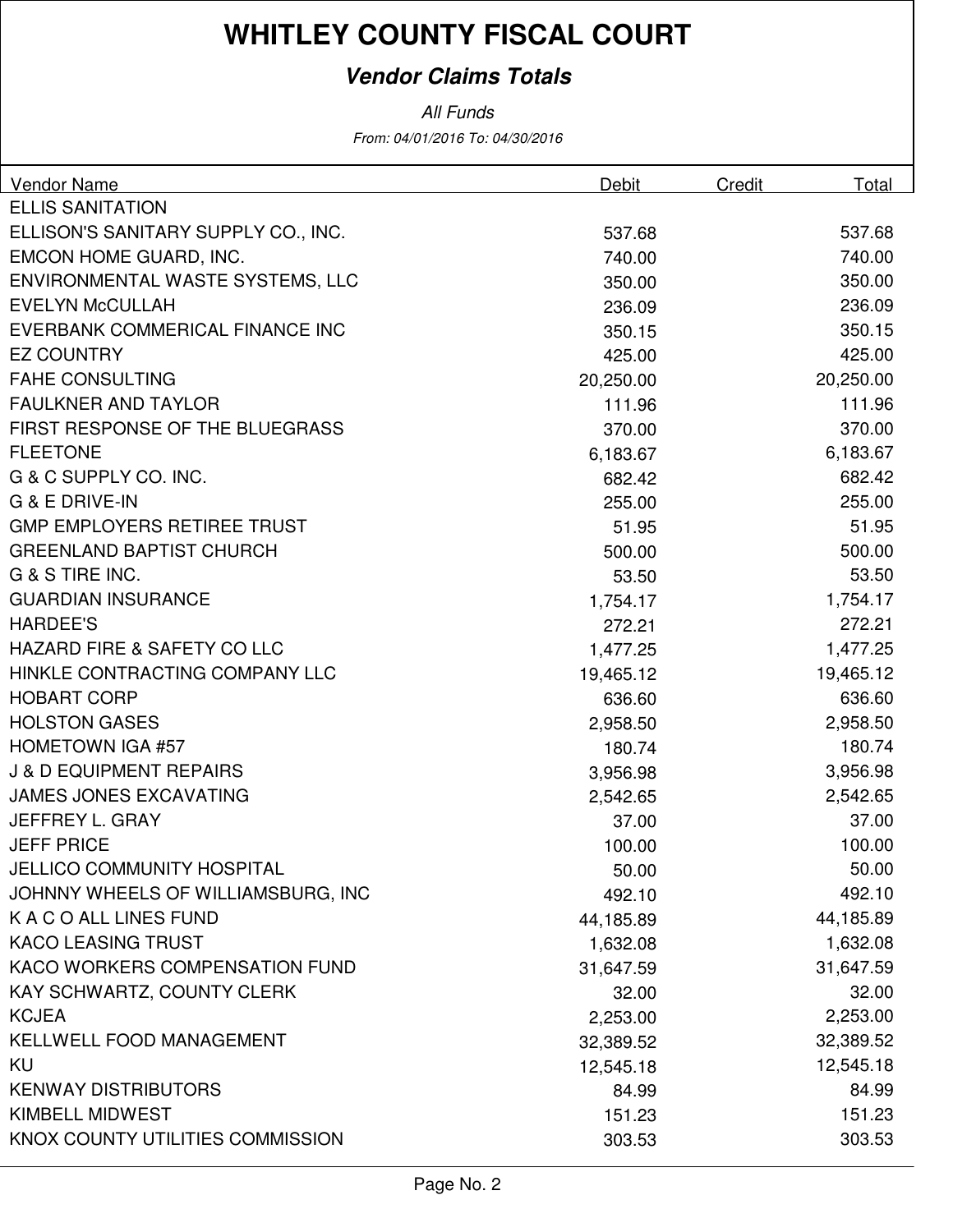### **Vendor Claims Totals**

From: 04/01/2016 To: 04/30/2016 All Funds

| <b>Vendor Name</b>                       | Debit     | Credit | Total     |
|------------------------------------------|-----------|--------|-----------|
| KNOXVILLE CULLIGAN WATER                 | 409.50    |        | 409.50    |
| <b>KOLA</b>                              | 90.00     |        | 90.00     |
| KY HIGHLANDS INVESTMENT CORP             |           |        |           |
| <b>KENTUCKY JAILERS ASSOCIATION</b>      | 600.00    |        | 600.00    |
| <b>KY SPRING WATER</b>                   | 264.20    |        | 264.20    |
| LEGACY CHEVROLET BUICK GMC               | 915.36    |        | 915.36    |
| LIDA J. POWERS                           | 668.31    |        | 668.31    |
| <b>LONDON RADIO SERVICE</b>              | 1,373.02  |        | 1,373.02  |
| LON "CHUCK" HEAD                         | 190.70    |        | 190.70    |
| <b>LYKINS OIL COMPANY</b>                | 9,658.43  |        | 9,658.43  |
| <b>FISCALSOFT CORPORATION</b>            | 20,593.64 |        | 20,593.64 |
| <b>NEWS JOURNAL</b>                      | 48.13     |        | 48.13     |
| NI GOVERNMENT SERVICES, INC.             | 74.60     |        | 74.60     |
| <b>NORVEX SUPPLY</b>                     | 2,008.54  |        | 2,008.54  |
| OUTER LIMITS CUSTOM AND DESIGN LLC       | 4,890.00  |        | 4,890.00  |
| PAT WHITE, JR.                           | 88.00     |        | 88.00     |
| PRECISION DUPLICATING SOLUTIONS INC      | 203.45    |        | 203.45    |
| PINEY GROVE METHODIST CHURCH             | 500.00    |        | 500.00    |
| POFF CARTING SERVICE                     | 5,267.44  |        | 5,267.44  |
| PREFERRED LAB SERVICE                    | 700.00    |        | 700.00    |
| PREWITT FARM SUPPLY                      | 131.95    |        | 131.95    |
| PROFFESSIONAL VEHICLE CORP               | 459.00    |        | 459.00    |
| <b>QUALITY CARE AUTO SERVICE</b>         | 4,257.61  |        | 4,257.61  |
| <b>QUILL CORPORATION</b>                 | 923.27    |        | 923.27    |
| <b>STEREN ELECTRONICS</b>                | 29.99     |        | 29.99     |
| REPUBLIC BANK & TRUST CO                 | 1,877.42  |        | 1,877.42  |
| <b>WHITLEY COUNTY PVA</b>                | 12,600.00 |        | 12,600.00 |
| <b>SCOTTY HARRISON</b>                   | 711.18    |        | 711.18    |
| <b>SGT JOES</b>                          | 96.00     |        | 96.00     |
| <b>SHADOW SECURITY &amp; FIRE SAFETY</b> | 264.58    |        | 264.58    |
| SOUTHERN KY CHAMBER OF COMMERCE, INC.    | 1,200.00  |        | 1,200.00  |
| SOUTHERN HEALTH PARTNERS                 | 20,728.44 |        | 20,728.44 |
| <b>TEKS WORK</b>                         | 100.00    |        | 100.00    |
| THERMAL EQUIPMENT SERVICE CO.            | 1,350.70  |        | 1,350.70  |
| <b>TIMES TRIBUNE</b>                     | 168.88    |        | 168.88    |
| TIME WARNER CABLE                        | 814.13    |        | 814.13    |
| TRI COUNTY MUFFLER & TRANS. INC.         |           |        |           |
| TRI COUNTY READY MIX                     | 699.60    |        | 699.60    |
| 2 GETON NET, INC.                        | 229.97    |        | 229.97    |